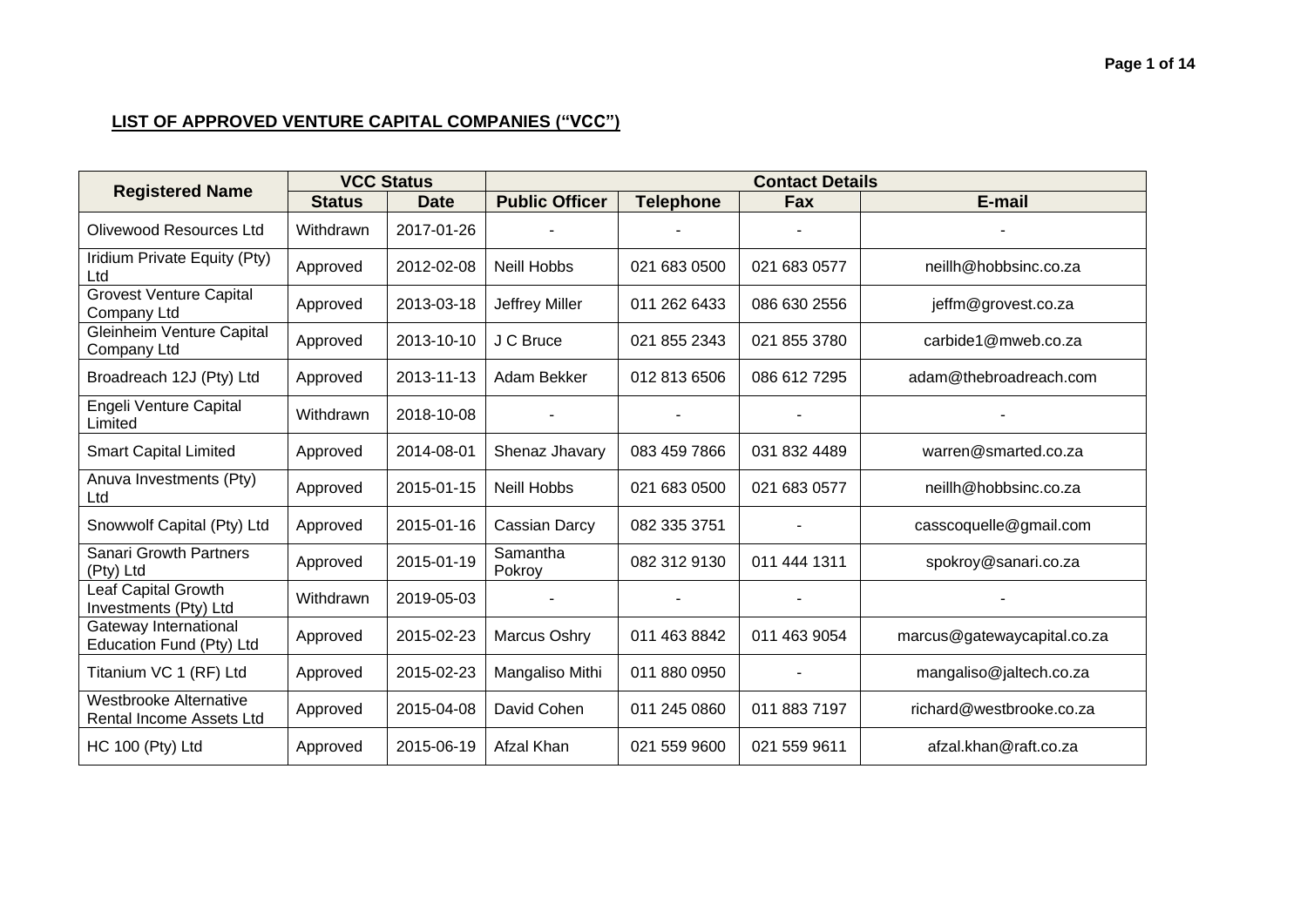|                                                     |               | <b>VCC Status</b> | <b>Contact Details</b>          |                              |                              |                                                |  |
|-----------------------------------------------------|---------------|-------------------|---------------------------------|------------------------------|------------------------------|------------------------------------------------|--|
| <b>Registered Name</b>                              | <b>Status</b> | <b>Date</b>       | <b>Public Officer</b>           | <b>Telephone</b>             | <b>Fax</b>                   | E-mail                                         |  |
| Oaktree Venture Capital<br>Investments (Pty) Ltd    | Approved      | 2015-07-13        | Dana Pretorius<br>Louw Barnardt | 021 201 2260<br>021 201 2260 | 086 611 7799<br>086 611 7799 | dana@oaktreevcc.co.za<br>louw@oaktreevcc.co.za |  |
| Cabriere Venture Capital<br>Ltd                     | Approved      | 2015-08-03        | <b>Ricky Luntz</b>              |                              |                              | ricky@bt2.co.za                                |  |
| <b>KZN Venture Capital Fund</b><br>(Pty) Ltd        | Approved      | 2015-08-12        | Famidha Khan                    | 082 679 1275                 |                              | myesh@lspgroup.co.za                           |  |
| <b>Fairtree Capital Hospitality</b><br>(Pty) Ltd    | Approved      | 2015-08-13        | Jan Johannes<br><b>Bester</b>   | 021 943 3796                 | 021 914 3103                 | maris@fairtree.com                             |  |
| I-Cubed Consulting (Pty)<br>Ltd                     | Approved      | 2015-09-22        | Imraan Kajee                    | 072 414 5252                 | 086 775 5340                 | info@icubedcapital.co.za                       |  |
| Kingson Capital (Pty) Ltd                           | Approved      | 2015-10-06        | Gavin Reardon                   | 082 340 8633                 | 086 605 6783                 | gavin@kingsoncapital.com                       |  |
| Energia VC1 (Pty) Ltd                               | Approved      | 2015-10-07        | Elron Jan<br>Haughton           | 083 634 1531                 |                              | jcbruce@mweb.co.za                             |  |
| Nesa Venture Capital<br>Investments (Pty) Ltd       | Approved      | 2015-10-19        | Percy Ying                      | 011 326 3903                 | 086 689 0183                 | percy.ying@nesacapital.co.za                   |  |
| Pallidus Venture Capital<br>Fund 1 (Pty) Ltd        | Approved      | 2015-10-23        | <b>JD Symington</b>             | 087 357 9752                 | 086 461 5000                 | rolandi@pallidus.co.za                         |  |
| Lucid Ventures (Pty) Ltd                            | Approved      | 2015-12-11        | <b>Gidon Novick</b>             | 021 409 2567                 |                              | mia@lucidventures.co.za                        |  |
| <b>Westbrooke Capital</b><br><b>Hospitality Ltd</b> | Approved      | 2016-01-07        | David Ben Cohen                 | 011 245 0860                 | 011 883 7197                 | richard@westbrooke.co.za                       |  |
| KNF Ventures (Pty) Ltd                              | Approved      | 2016-01-13        | Keet van Zyl                    | 021 914 5566                 | 086 553 9740                 | keet@knf.vc                                    |  |
| Carbide Resources VC 1<br>(Pty) Ltd                 | Approved      | 2016-01-13        | <b>JC Bruce</b>                 | 021 855 2343                 | 021 855 3780                 | jcbruce@mweb.co.za                             |  |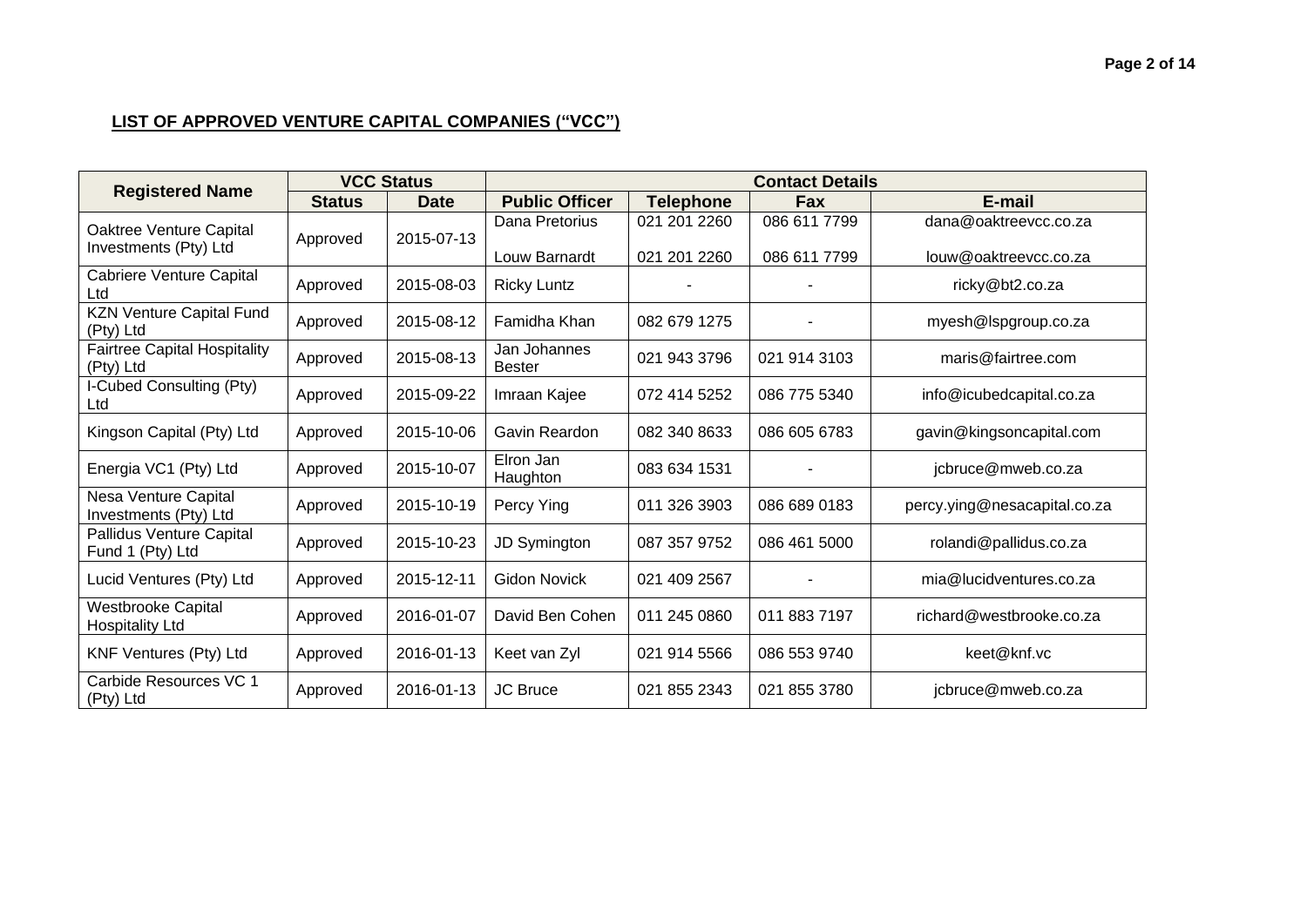|                                                          | <b>VCC Status</b> |             | <b>Contact Details</b>            |                  |              |                                    |  |
|----------------------------------------------------------|-------------------|-------------|-----------------------------------|------------------|--------------|------------------------------------|--|
| <b>Registered Name</b>                                   | <b>Status</b>     | <b>Date</b> | <b>Public Officer</b>             | <b>Telephone</b> | <b>Fax</b>   | E-mail                             |  |
| LinkMakers Capital (RF)<br>(Pty) Ltd                     | Approved          | 2016-02-10  | Carien<br>Engelbrecht             | 011 447 5575     | 086 517 7809 | carien@aurik.co.za                 |  |
| Kalon Venture Partners Ltd                               | Approved          | 2016-02-15  | Clive Julian<br><b>Butkow</b>     | 011 262 6488     |              | lebo@grovest.co.za                 |  |
| <b>Decentral Energy Capital</b><br>Ltd                   | Approved          | 2016-02-15  | <b>Jeff Miller</b>                | 083 700 0525     |              | jeffm@grovest.co.za                |  |
| Ora Capital Ltd                                          | Approved          | 2016-02-26  | Ockert Goosen                     | 021 948 0322     |              | ockertg@orafunds.co.za             |  |
| WDB Growth Fund (Pty)<br>Ltd                             | Approved          | 2016-05-06  | <b>Jeff Miller</b>                | 083 700 0525     |              | jeffm@grovest.co.za                |  |
| Baobab Asset Management<br>(Pty) Ltd                     | Withdrawn         | 2016-12-06  |                                   |                  | ٠            |                                    |  |
| Open Window Growth<br>Partners (Pty) Ltd                 | Approved          | 2016-06-10  | Nicolene Heather<br><b>Kriek</b>  | 011 431 4092     | 011 4314099  | nicky@theopenwindow.co.za          |  |
| Kigeni Ventures RF (Pty)<br>Ltd                          | Approved          | 2016-07-04  | <b>Gavin Goldblatt</b>            | 083 628 6396     |              | gavin.goldblatt@kigeniholdings.com |  |
| <b>Growth Grid Venture</b><br>Capital Partners (Pty) Ltd | Approved          | 2016-08-02  | Roy Martin Fine                   | 021 763 7600     |              | rfine@afrifresh.co.za              |  |
| Skye Education (Pty) Ltd                                 | Approved          | 2016-08-22  | Kalman Henri<br>Papp              | 073 134 3827     |              | henri.papp@skyestone.co.za         |  |
| Optomise VCC (RF) (Pty)<br>Ltd                           | Approved          | 2016-09-07  | Gadi Tal Cohen                    | 082 450 2789     |              | gadi@optomise.co.za                |  |
| Agis Ventures (Pty) Ltd                                  | Approved          | 2016-09-26  | Kevin Fouche                      | 010 593 6444     |              | kevin@maverickfinancial.co.za      |  |
| <b>Signature Venture Capital</b><br>Fund 1 (Pty) Ltd     | Approved          | 2016-09-27  | Mark Anthony Fox                  | 082 450 9702     |              | mark@signature.investments         |  |
| Smart Ees (Pty) Ltd                                      | Approved          | 2016-10-13  | Michele Shiller                   | 031 818 0300     | 086 692 0644 | michele@smarted.co.za              |  |
| Futureneers Capital (Pty)<br>Ltd                         | Approved          | 2017-01-17  | <b>Barend Johannes</b><br>Booysen | 010 003 6929     | 086 427 7399 | admin@futureneers.co               |  |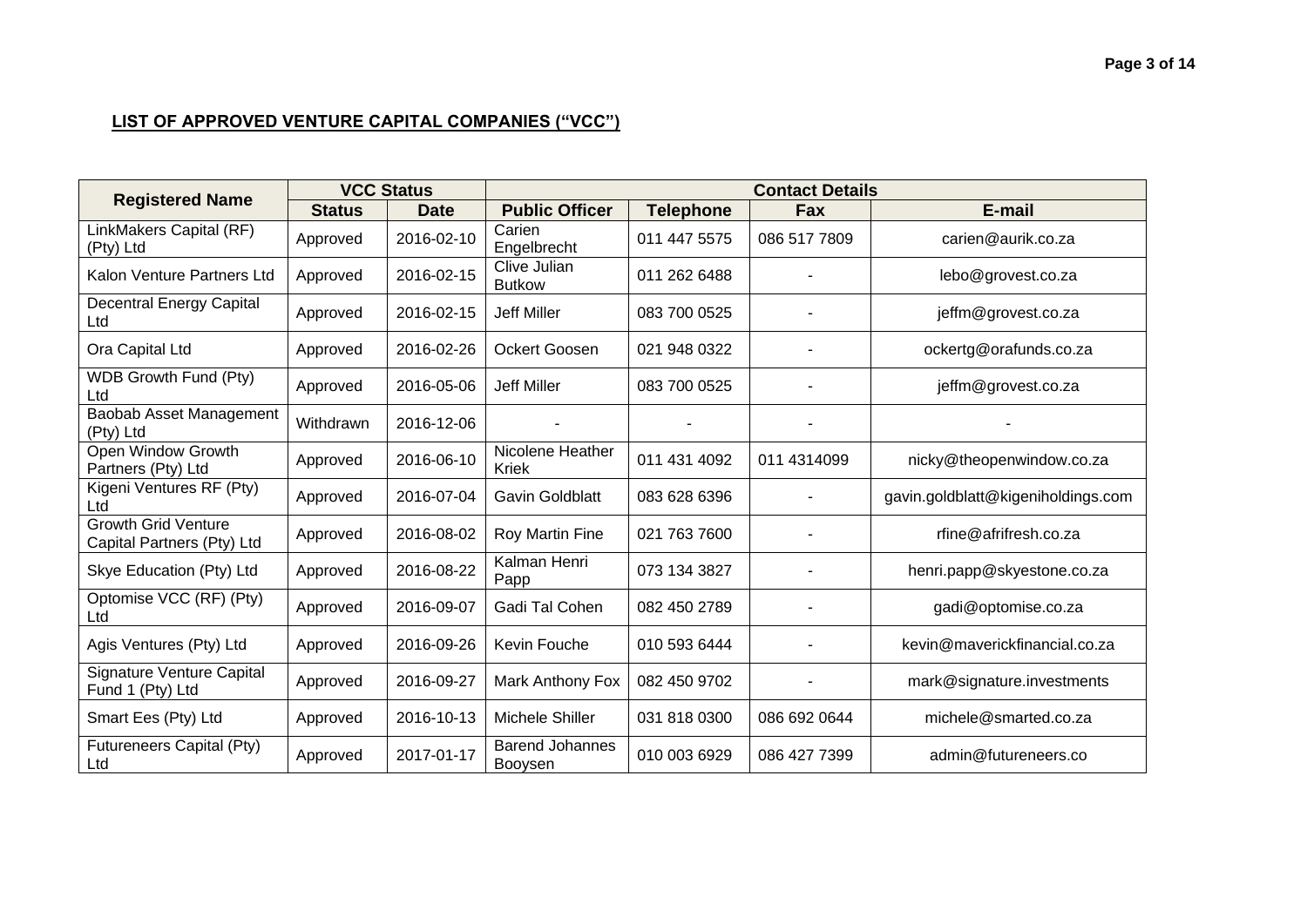|                                                    | <b>VCC Status</b> |             | <b>Contact Details</b>       |                  |              |                         |  |
|----------------------------------------------------|-------------------|-------------|------------------------------|------------------|--------------|-------------------------|--|
| <b>Registered Name</b>                             | <b>Status</b>     | <b>Date</b> | <b>Public Officer</b>        | <b>Telephone</b> | Fax          | E-mail                  |  |
| Habitat Hospitality (Pty) Ltd                      | Approved          | 2017-02-09  | Yvette Kruger                | 071 160 3979     |              | yvette@narrative.co.za  |  |
| <b>Rencell Ltd</b>                                 | Approved          | 2017-02-14  | <b>Derrick Keith</b><br>Hyde | 073 152 7536     |              | derrick@jaltech.co.za   |  |
| ITO Capital (Pty) Ltd                              | Approved          | 2017-02-15  | <b>Brendon Neuhaus</b>       | 082 969 1028     |              | brendon@menach.co.za    |  |
| Galaxite VC1 (Pty) Ltd                             | Approved          | 2017-02-22  | JC Bruce                     | 021 855 3047     | 021 855 3780 | jcbruce@mweb.co.za      |  |
| <b>Bullion Venture Capital</b><br>(Pty) Ltd        | <b>NOTICE</b>     | 2017-02-22  | <b>JC Bruce</b>              | 021 855 3047     | 021 855 3780 | jcbruce@mweb.co.za      |  |
| <b>Hatch Consultants and</b><br>Advisory (Pty) Ltd | Approved          | 2017-02-22  | <b>Kevin Harris</b>          | 011 262 6488     |              | kevin@harrisorg.co.za   |  |
| Worldly Grand (Pty) Ltd                            | Approved          | 2017-02-24  | <b>Guarav Nair</b>           | 011 262 6488     |              | guarav@jaltech.co.za    |  |
| Mdluli Safari Lodge Ltd                            | Approved          | 2017-02-27  | Jeffrey Miller               | 011 262 6488     |              | jeffm@grovest.co.za     |  |
| NREACH ONE (Pty) Ltd                               | Approved          | 2017-03-01  | Johann Kritzinger            | 012 111 0797     |              | johann@nreach.co.za     |  |
| Futureneers B4i<br>Empowerment (Pty) Ltd           | Approved          | 2017-03-06  | Jaco Gerber                  | 010 003 6929     | 086 427 7399 | admin@futureneers.co    |  |
| Invest Shariah 12J Fund<br>(Pty) Ltd               | Approved          | 2017-03-06  | Jaco Gerber                  | 010 003 6929     | 086 427 7399 | admin@futureneers.co    |  |
| DNA Capital (Pty) Ltd                              | Approved          | 2017-03-07  | JC Bruce                     | 021 855 3047     | 021 855 3780 | jcbruce@mweb.co.za      |  |
| The Franchise Junction<br>Section 12J VCC Ltd      | Approved          | 2017-03-15  | Samir Mistry                 | 082 666 6655     |              | sm@s12j.co.za           |  |
| Secha Capital VCC (Pty)<br>Ltd                     | Approved          | 2017-04-11  | <b>Rushil Vallabh</b>        | 082 666 3381     |              | rushil@sechacapital.com |  |
| <b>Lucid Retirement Fund</b><br>(Pty) Ltd          | Approved          | 2017-05-02  | <b>Gidon Novick</b>          | 021 409 2567     | ٠            | mia@lucidventures.co.za |  |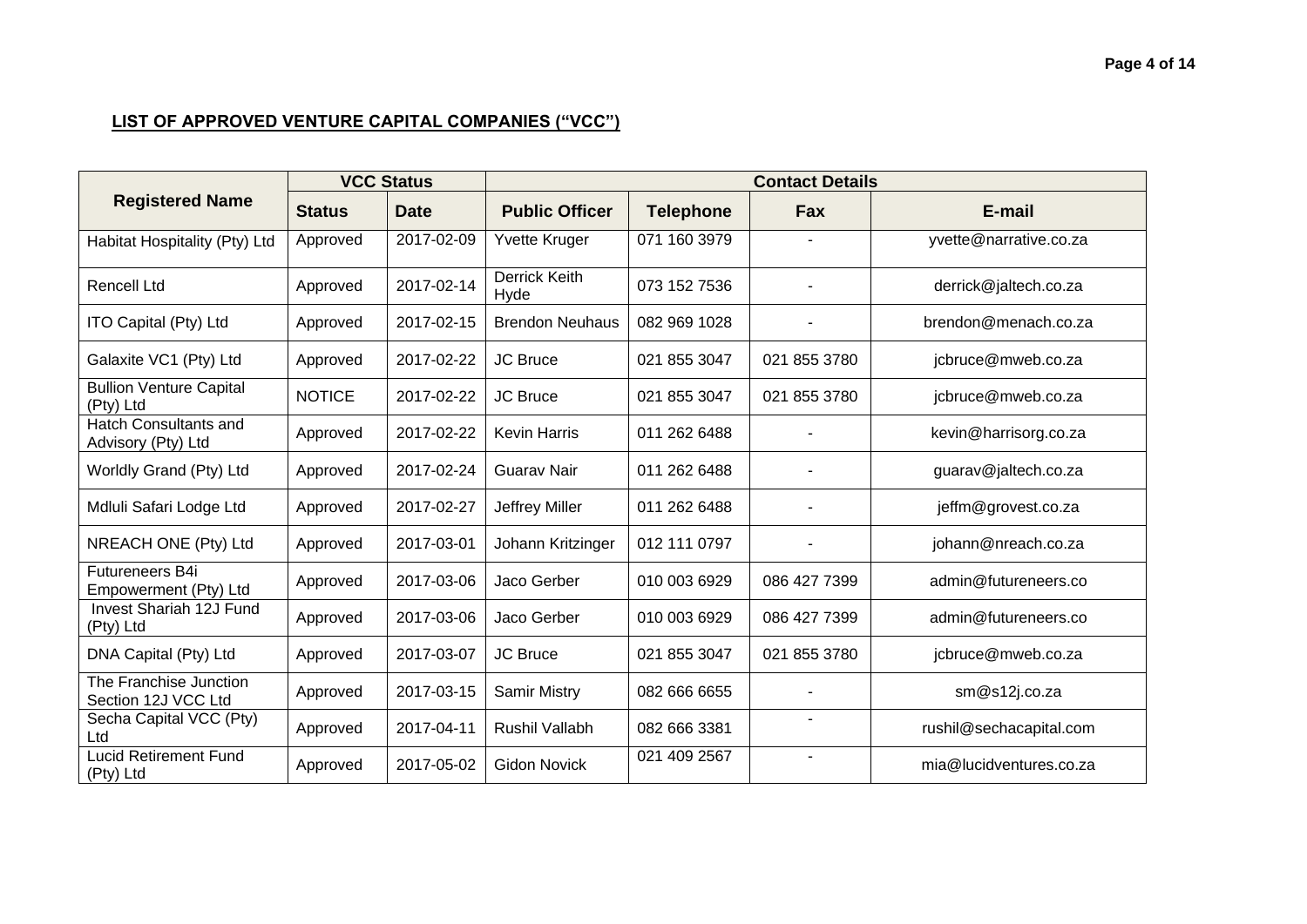|                                            | <b>VCC Status</b> |             | <b>Contact Details</b>               |                  |              |                           |  |
|--------------------------------------------|-------------------|-------------|--------------------------------------|------------------|--------------|---------------------------|--|
| <b>Registered Name</b>                     | <b>Status</b>     | <b>Date</b> | <b>Public Officer</b>                | <b>Telephone</b> | Fax          | E-mail                    |  |
| Curium VC1 (Pty) Ltd                       | Approved          | 2017-05-18  | <b>JC Bruce</b>                      | 021 855 3047     | 021 855 3780 | jcbruce@mweb.co.za        |  |
| <b>Bright Light Solar VCC</b><br>(Pty) Ltd | Approved          | 2017-05-18  | <b>Kevin Shames</b>                  | 083 250 0354     | 086 525 1418 | kevin@genometry.co.za     |  |
| Caleo Entrepreneurial Fund<br>(Pty) Ltd    | Approved          | 2017-07-12  | Nicholas<br>Liebmann                 | 011 262 6488     |              | nicholas@caleocapital.com |  |
| Savvy Venture Capital (Pty)<br>Ltd         | Approved          | 2017-07-12  | Thabo Ncalo                          | 083 690 3917     | 086 606 4883 | info@savvycapital.co.za   |  |
| Alumni Energy Investments<br>Ltd           | Approved          | 2017-08-24  | Motsilili Motsilili                  | 063 893 8161     |              | shakes@alumnirisk.com     |  |
| Cultura Investments                        | Withdrawn         | 2017-09-20  |                                      |                  |              |                           |  |
| Faces Venture Capital (Pty)<br>Ltd         | Approved          | 2017-09-20  | Warren Cawood                        | 021 855 4760     | 021 855 3780 | warren@spshld.co.za       |  |
| Gaia Venture Capital (Pty)<br>Ltd          | Approved          | 2017-10-02  | Renier Cilliers de<br>Wit            | 084 545 0450     |              | renier@gaia.group         |  |
| ACP Wealth (Pty) Ltd                       | Withdrawn         | 2019-03-01  |                                      |                  |              |                           |  |
| Maizonn Capital (Pty) Ltd                  | Approved          | 2017-10-06  | David Stoltz                         | 072 123 9762     |              | david@maizonn.com         |  |
| Rexcor Innovations (Pty)<br>Ltd            | <b>NOTICE</b>     | 2017-10-06  | <b>Gustav Matthew</b><br><b>Bock</b> | 082 499 2577     |              | info@rexcor.co.za         |  |
| Andzani Ventures (Pty) Ltd                 | Withdrawn         | 2021-03-18  |                                      |                  |              |                           |  |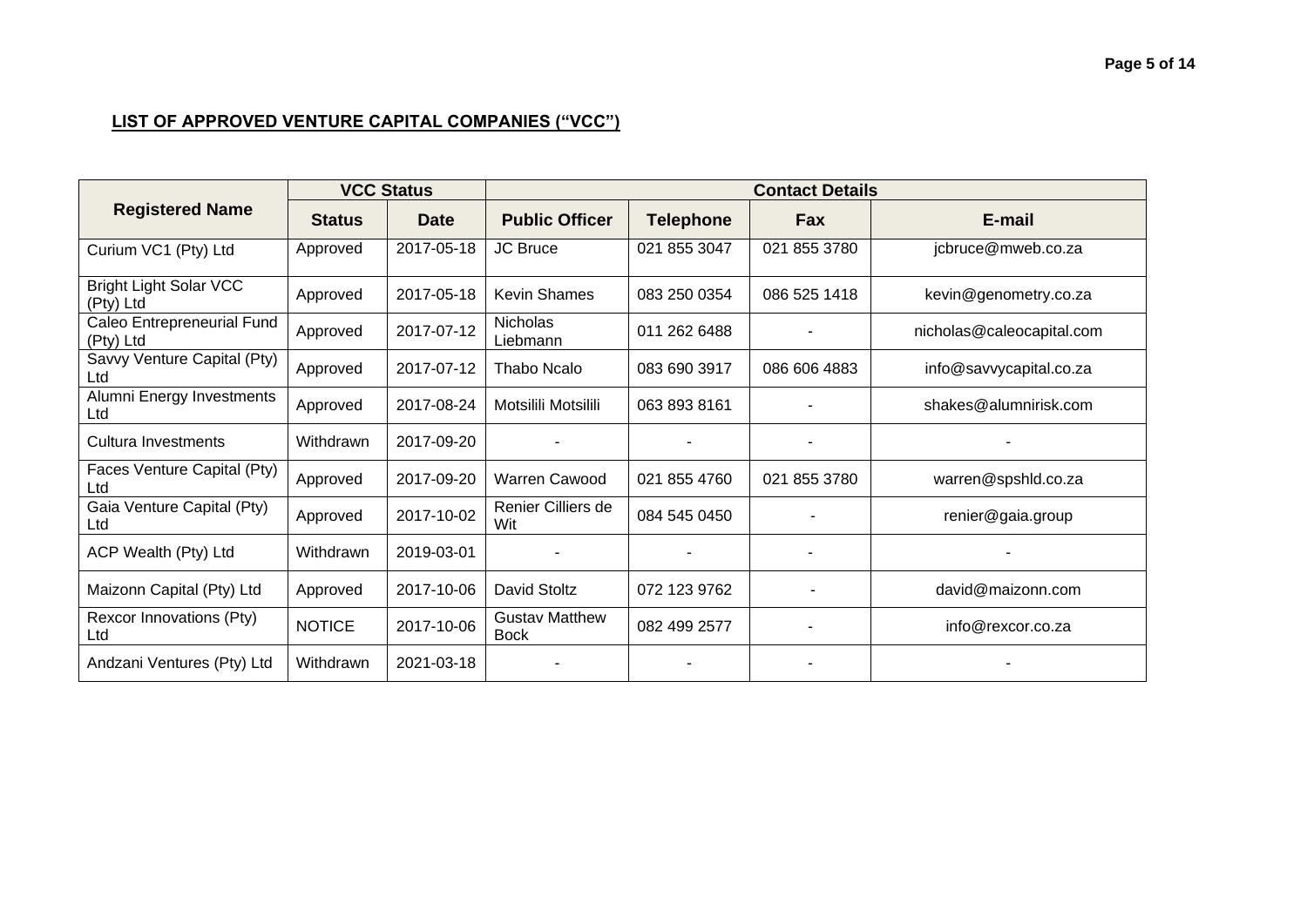#### **Page 6 of 14**

|                                               | <b>VCC Status</b> |             | <b>Contact Details</b>         |                  |              |                                 |  |
|-----------------------------------------------|-------------------|-------------|--------------------------------|------------------|--------------|---------------------------------|--|
| <b>Registered Name</b>                        | <b>Status</b>     | <b>Date</b> | <b>Public Officer</b>          | <b>Telephone</b> | Fax          | E-mail                          |  |
| Venture Management<br>Partners (RF) (Pty) Ltd | Approved          | 2017-10-18  | Alan Witt                      | 011 274 5300     | 011 274 5306 | alan@vestacor.co.za             |  |
| Lucid Hotel Company (Pty)<br>Ltd              | Approved          | 2017-10-18  | <b>Gidon Novick</b>            | 021 409 2567     |              | gidon@lucidventures.co.za       |  |
| Destinata Capital Ltd                         | Approved          | 2017-10-18  | Johannes Maree                 | 021 851 3590     |              | johannes@destinata-holdings.com |  |
| Redberyl VC1 (Pty) Ltd                        | Approved          | 2017-10-30  | Colin Smit                     | 021 855 4760     | 021 855 3780 | colin@spshld.co.za              |  |
| Nesibindi Capital (Pty) Ltd                   | Approved          | 2017-10-30  | Ferdinand Johan<br>Van Niekerk | 011 431 4092     |              | ferdi@theopenwindow.co.za       |  |
| Crucis VC1 (Pty) Ltd                          | Approved          | 2017-11-17  | <b>Colin Smit</b>              | 021 855 4760     | 021 855 3780 | colin@spshld.co.za              |  |
| The Silo 12J Fund (Pty) Ltd                   | Approved          | 2017-12-04  | Mangaliso Mithi                | 011 880 0950     |              | mangaliso@jaltech.co.za         |  |
| <b>Euphoric Capital Ltd</b>                   | Approved          | 2017-12-04  | Mangaliso Mithi                | 011 880 0950     |              | mangaliso@jaltech.co.za         |  |
| Warrior Fund (Pty) Ltd                        | Approved          | 2017-12-04  | <b>Totie Ninetta</b><br>Oliver | 082 338 1544     |              | ninetta@jaltech.co.za           |  |
| Westbrooke Aria 2018 Ltd                      | Approved          | 2017-12-11  | David Ben Cohen                | 011 245 0860     | 011 883 7197 | carol-ann@westbrooke.co.za      |  |
| Westbrooke Stac 2018 Ltd                      | Approved          | 2017-12-14  | David Ben Cohen                | 011 245 0860     | 011 883 7197 | carol-ann@westbrooke.co.za      |  |
| Westbrooke Alto 2018 Ltd                      | Approved          | 2017-12-14  | David Ben Cohen                | 011 245 0860     | 011 883 7197 | carol-ann@westbrooke.co.za      |  |
| Pegasus VC1 (Pty) Ltd                         | Approved          | 2017-12-14  | <b>JC Bruce</b>                | 021 855 4760     | 021 855 3780 | jcbruce@mweb.co.za              |  |
| Orionis VC1 (Pty) Ltd                         | Withdrawn         | 2020-05-29  |                                |                  |              |                                 |  |
| Eridanus VC1 (Pty) Ltd                        | Approved          | 2017-12-14  | <b>JC Bruce</b>                | 021 855 4760     | 021 855 3780 | jcbruce@mweb.co.za              |  |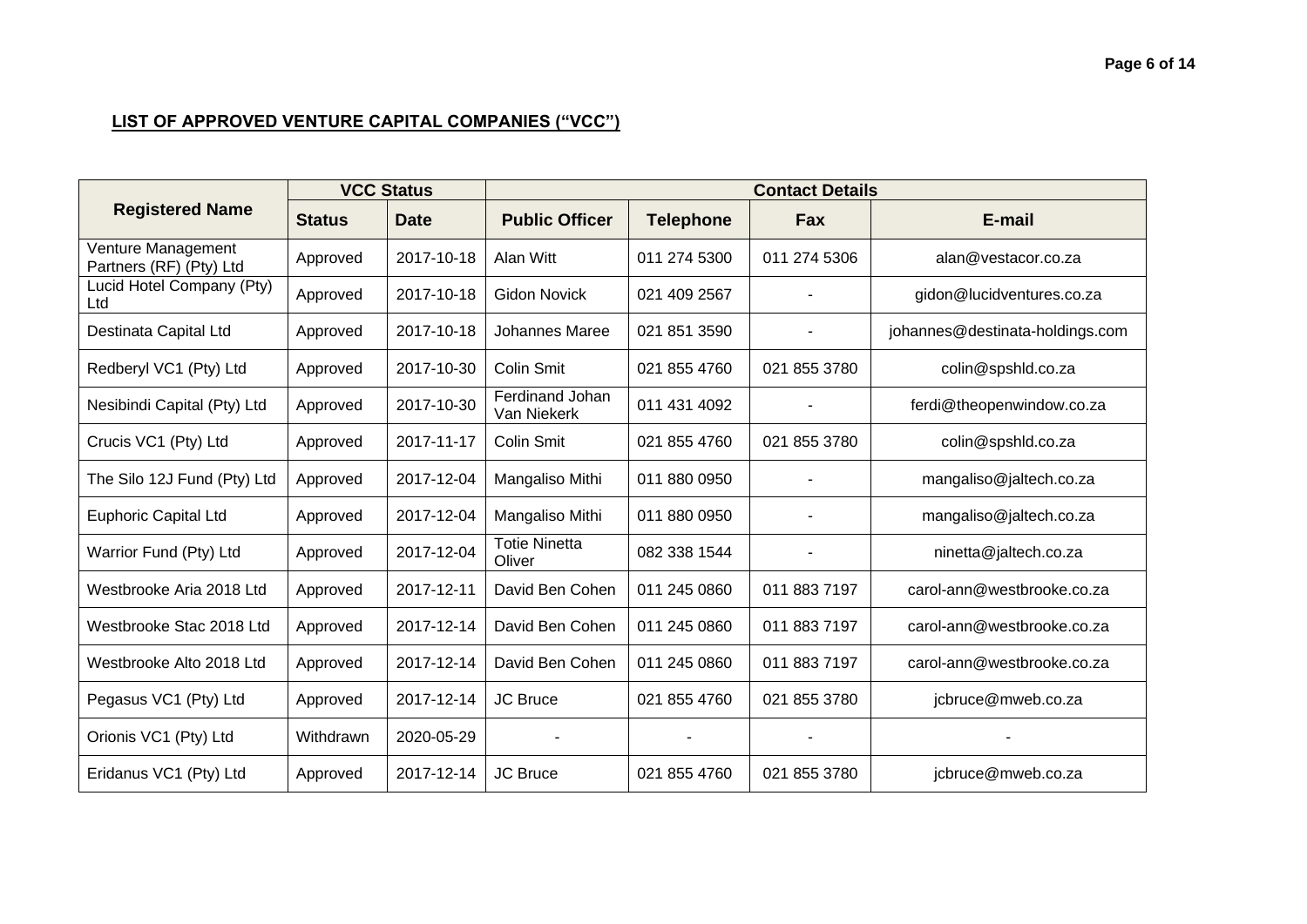# **Page 7 of 14**

|                                                   | <b>VCC Status</b> |             | <b>Contact Details</b>    |                  |              |                                    |  |
|---------------------------------------------------|-------------------|-------------|---------------------------|------------------|--------------|------------------------------------|--|
| <b>Registered Name</b>                            | <b>Status</b>     | <b>Date</b> | <b>Public Officer</b>     | <b>Telephone</b> | Fax          | E-mail                             |  |
| Antares VC1 (Pty) Ltd                             | <b>NOTICE</b>     | 2017-12-14  | <b>JC Bruce</b>           | 021 855 4760     | 021 855 3780 | jcbruce@mweb.co.za                 |  |
| Castor VC1 (Pty) Ltd                              | Approved          | 2017-12-14  | <b>JC Bruce</b>           | 021 855 4760     | 021 855 3780 | jcbruce@mweb.co.za                 |  |
| <b>Capitale Student Housing</b><br>Fund           | Approved          | 2020-10-29  | Carla Yolanda<br>Ferreira | 011 262 6433     |              | carla@capitale.co.za               |  |
| <b>Adinah Growth Partners</b><br>(Pty) Ltd        | Approved          | 2018-01-19  | Zeyn Angamia              | 011 268 5929     |              | info@adinah.com                    |  |
| The Ideal Club Ltd                                | Approved          | 2018-01-22  | Michail Shapiro           | 082 576 7700     |              | michail@operahouse.co.za           |  |
| Crede Ventures (Pty) Ltd                          | Approved          | 2018-01-22  | Sandile Sokhela           | 011 268 6900     |              | sandile.sokhela@credecapital.co.za |  |
| 12Cape Ltd                                        | Approved          | 2018-01-22  | Hugo Venter               | 087 701 3095     |              | hugo.venter@12cape.com             |  |
| Boxcars Dozen (Pty) Ltd                           | Approved          | 2018-01-24  | Hans-Dieter<br>Hillerman  | 031 332 8622     | 031 322 1828 | hans@fundamentalvcc.co.za          |  |
| <b>Global Aviation Capital Ltd</b>                | Approved          | 2018-01-26  | <b>JM Killik</b>          | 011 480 8660     |              | jono@killik.co.za                  |  |
| Pepperclub Hotel<br>Investments (Pty) Ltd         | Approved          | 2018-02-02  | Jeffrey Miller            | 011 262 6488     |              | jeffm@grovest.co.za                |  |
| Capitis Equities (Pty) Ltd                        | Approved          | 2018-02-02  | Mathinus CS Nell          | 082 083 1837     |              | emcee@finvestblue.com              |  |
| CCP 12J Fund Limited                              | Approved          | 2018-02-06  | Jean Johannes<br>Nel      | 011 202 8600     |              | info@ccp12j.co.za                  |  |
| White Hall Venture Capital<br>Company (Pty) Ltd   | Approved          | 2018-02-15  | <b>Ricky Luntz</b>        |                  |              | ricky@bt2.co.za                    |  |
| <b>Perennial Alternative</b><br>Capital (Pty) Ltd | Approved          | 2018-02-15  | Michael Heyink            | 076 212 2765     |              | mike@pacafrica.co.za               |  |
| <b>LifeCo Unltd Ventures</b><br>Limited           | Approved          | 2018-02-15  | <b>Sharon Lazarus</b>     | 082 534 8426     |              | sharonl@lcu-sa.com                 |  |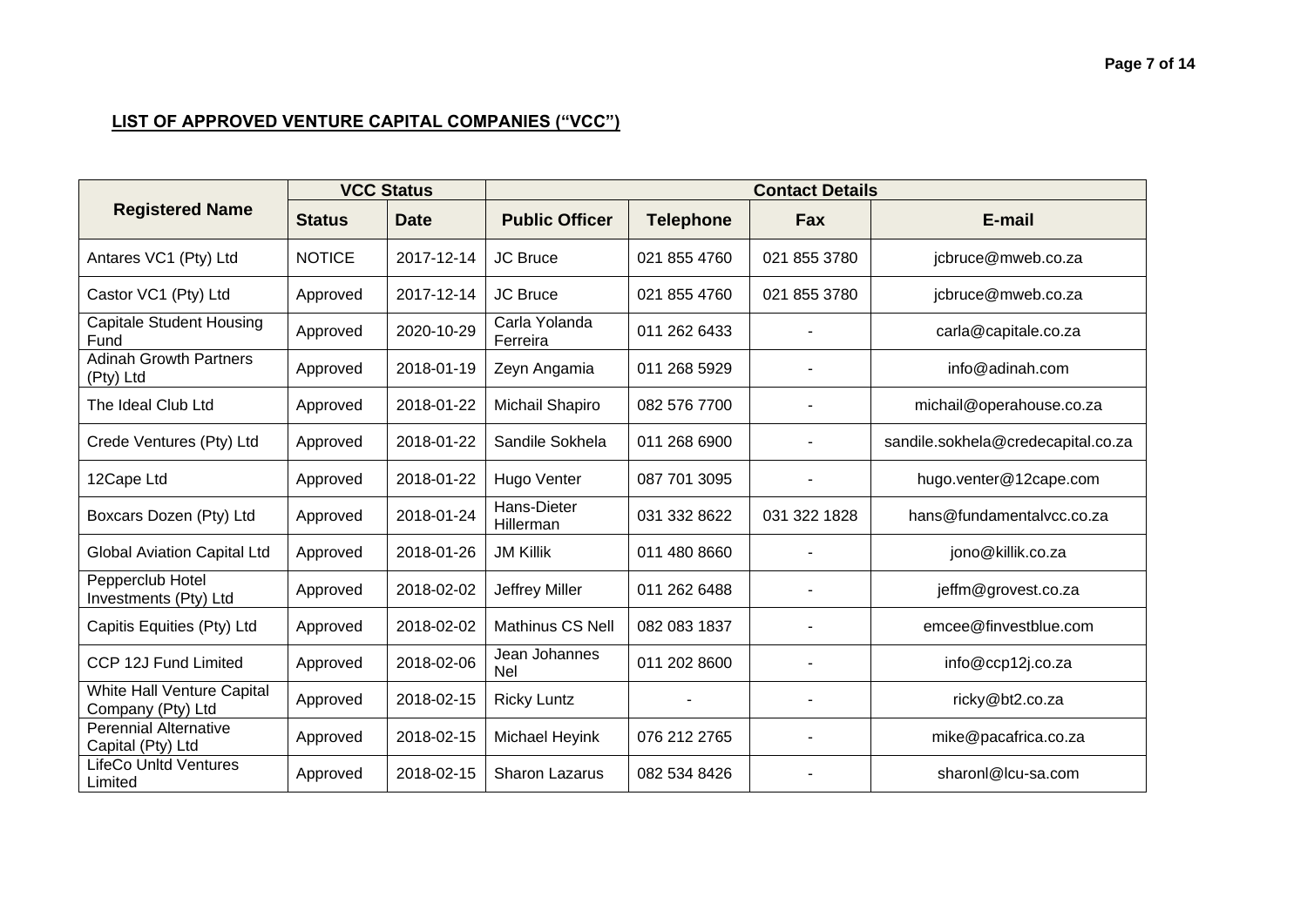|                                                          | <b>VCC Status</b> |             | <b>Contact Details</b>  |                  |              |                                      |  |
|----------------------------------------------------------|-------------------|-------------|-------------------------|------------------|--------------|--------------------------------------|--|
| <b>Registered Name</b>                                   | <b>Status</b>     | <b>Date</b> | <b>Public Officer</b>   | <b>Telephone</b> | <b>Fax</b>   | E-mail                               |  |
| <b>Sunstone Capital Limited</b>                          | Approved          | 2018-02-19  | <b>Jeffrey Miller</b>   | 011 262 6433     |              | jeffm@grovest.co.za                  |  |
| Infinity Anchor Fund (Pty)<br>Ltd                        | Approved          | 2018-02-19  | Mangaliso Mithi         | 011 880 0950     |              | mangaliso@jaltech.co.za              |  |
| Persimmon Energy VCC<br>Limited                          | Approved          | 2018-02-22  | <b>Craig Swart</b>      | 086 146 5263     | 086 610 9460 | craig@persimmon.co.za                |  |
| Signafi Capital                                          | Approved          | 2018-03-12  | <b>Andrew Diamond</b>   | 011 262 6433     |              | andrew@northfacecapital.co.za        |  |
| <b>African Growth and Private</b><br>Equity SA (Pty) Ltd | Withdrawn         | 2020-10-29  |                         |                  |              |                                      |  |
| Stonehage Fleming Social<br>Benefit 12J (Pty) Ltd        | Approved          | 2018-03-26  | <b>William Pienaar</b>  | 021 446 2101     |              | william.pienaar@stonehagefleming.com |  |
| <b>AltCap Venture Capital</b><br>(Pty) Ltd               | Approved          | 2018-04-26  | Jared<br>Bartholomew    | 011 781 4027     |              | jared@altcap.co.za                   |  |
| Australis Capital (Pty) Ltd                              | Withdrawn         | 2021-07-20  |                         |                  |              |                                      |  |
| The Franchise Junction<br>VCC (Pty) Ltd                  | Approved          | 2018-05-03  | Jarryd James<br>Gillmer | 011 447 1707     |              | jarryd@fji.co.za                     |  |
| Elgatone (Pty) Ltd                                       | Approved          | 2018-05-21  | Hano Coetser            | 082 320 5521     |              | hcoetser@elgatone.co.za              |  |
| Carican Franchise 12J<br>Fund (Pty) Ltd                  | Approved          | 2018-05-21  | Mangaliso Mithi         | 011 880 0950     |              | mangaliso@jaltech.co.za              |  |
| Imperium Wealth (Pty) Ltd                                | Approved          | 2018-05-24  | Zubair Motala           | 031 207 4321     |              | zubair@quantifysa.co.za              |  |
| Laysan (Pty) Ltd                                         | Approved          | 2018-06-07  | Minette<br>Weideman     | 061 408 6436     |              | minette@levevis.co.za                |  |
| Bluefields Capital 1 (Pty)<br>Ltd                        | Approved          | 2018-06-08  | Mangaliso Mithi         | 011 880 0950     |              | mangaliso@jaltech.co.za              |  |
| AP Global Investments Ltd                                | Approved          | 2018-06-08  | Mangaliso Mithi         | 011 880 0950     |              | mangaliso@jaltech.co.za              |  |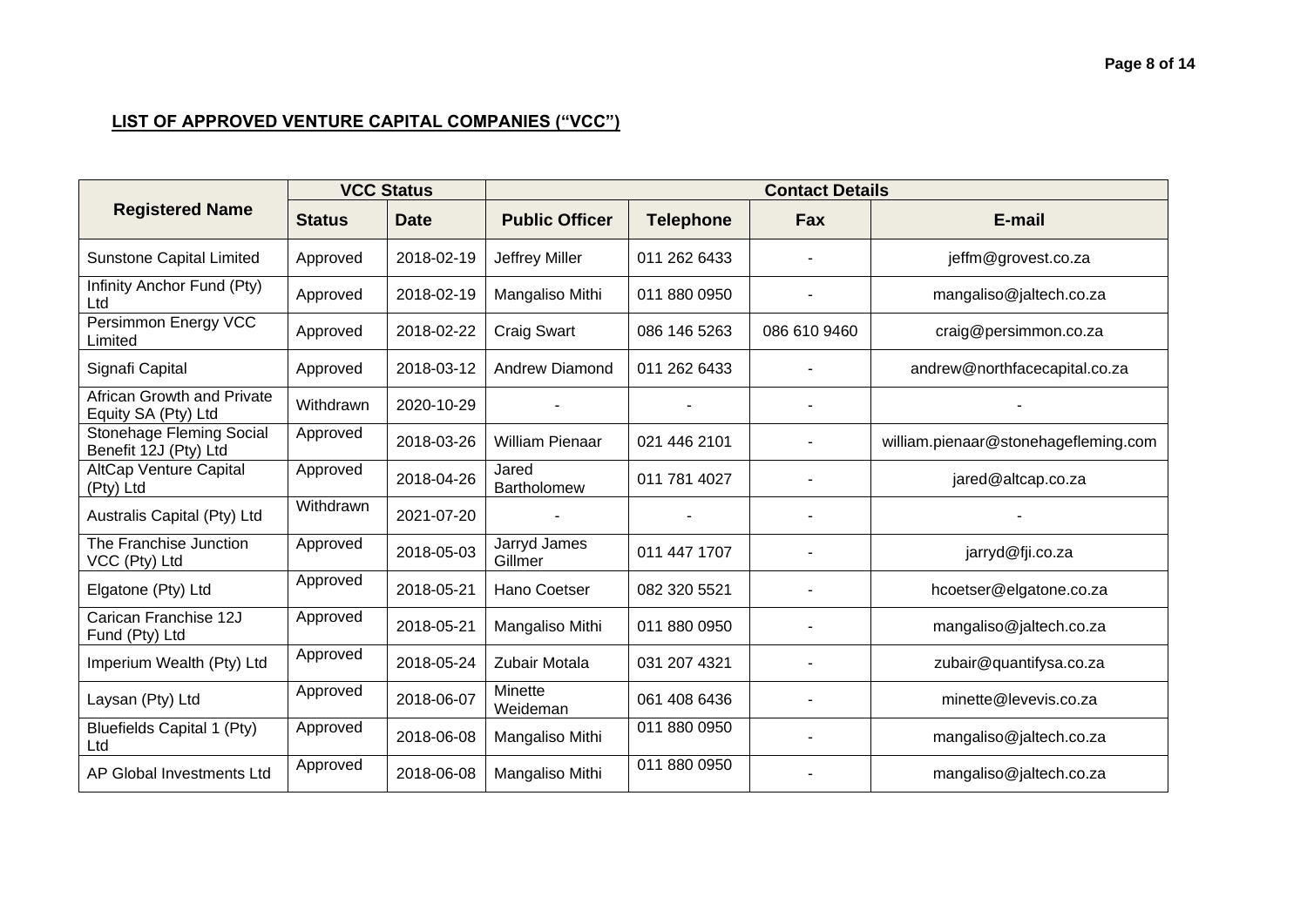|                                                     | <b>VCC Status</b> |             | <b>Contact Details</b> |                  |            |                                     |  |  |
|-----------------------------------------------------|-------------------|-------------|------------------------|------------------|------------|-------------------------------------|--|--|
| <b>Registered Name</b>                              | <b>Status</b>     | <b>Date</b> | <b>Public Officer</b>  | <b>Telephone</b> | <b>Fax</b> | E-mail                              |  |  |
| Infinity Tech Fund (Pty) Ltd                        | Approved          | 2018-06-08  | Mangaliso Mithi        | 011 880 0950     |            | mangaliso@jaltech.co.za             |  |  |
| Razar Capital (Pty) Ltd                             | Approved          | 2018-06-08  | Mangaliso Mithi        | 011 880 0950     |            | mangaliso@jaltech.co.za             |  |  |
| Samaritan Health 12J (Pty)<br>Ltd                   | Approved          | 2018-06-08  | Mangaliso Mithi        | 011 880 0950     |            | mangaliso@jaltech.co.za             |  |  |
| Perseus VC 1 (Pty) Ltd                              | Approved          | 2018-06-26  | <b>JC Bruce</b>        | 021 855 3047     |            | jcbruce@mweb.co.za                  |  |  |
| Benguela Fund (Pty) Ltd                             | Withdrawn         | 2021-07-20  |                        |                  |            |                                     |  |  |
| Corporate VC (Pty) Ltd                              | Approved          | 2018-06-28  | Mangaliso Mithi        | 011 880 0950     |            | mangaliso@jaltech.co.za             |  |  |
| Jinsinv (Pty) Ltd                                   | Withdrawn         | 2020-10-29  |                        |                  |            |                                     |  |  |
| Coastal Equities (Pty) Ltd                          | Approved          | 2018-07-31  | Muhammad<br>Moosa      | 031 207 4817     |            | mmoosa@margroup.co.za               |  |  |
| Zimbali Capital (Pty) Ltd                           | Approved          | 2018-08-28  | Mangaliso Mithi        | 011 880 0950     |            | mangaliso@jaltech.co.za             |  |  |
| <b>Growth Tree Investments</b><br>(Pty) Itd         | Approved          | 2018-08-28  | Hennie Miller          | 012 807 1714     |            | fanie@fcfin.co.za                   |  |  |
| Sebvest 12J (Pty) Ltd                               | Approved          | 2018-09-18  | <b>Warwick Blamey</b>  | 011 312 2324     |            | w.blamey@sebvestcapitalpartners.com |  |  |
| <b>Impact Investment Power</b><br>Tech (Pty) Ltd    | Approved          | 2018-09-06  | Mangaliso Mithi        | 011 880 0950     |            | mangaliso@jaltech.co.za             |  |  |
| Contango Selected<br>Opportunities VCC (Pty)<br>Ltd | Approved          | 2018-09-25  | <b>Wayne Domnick</b>   | 082 552 5556     |            | waynedommo@gmail.com                |  |  |
| Lion Pride Agility Fund Ltd                         | Approved          | 2018-09-25  | Mangaliso Mithi        | 011 880 0950     |            | mangaliso@jaltech.com               |  |  |
| Impact Capital (Pty) Ltd                            | Approved          | 2018-09-25  | Mangaliso Mithi        | 011 880 0950     |            | mangaliso@jaltech.com               |  |  |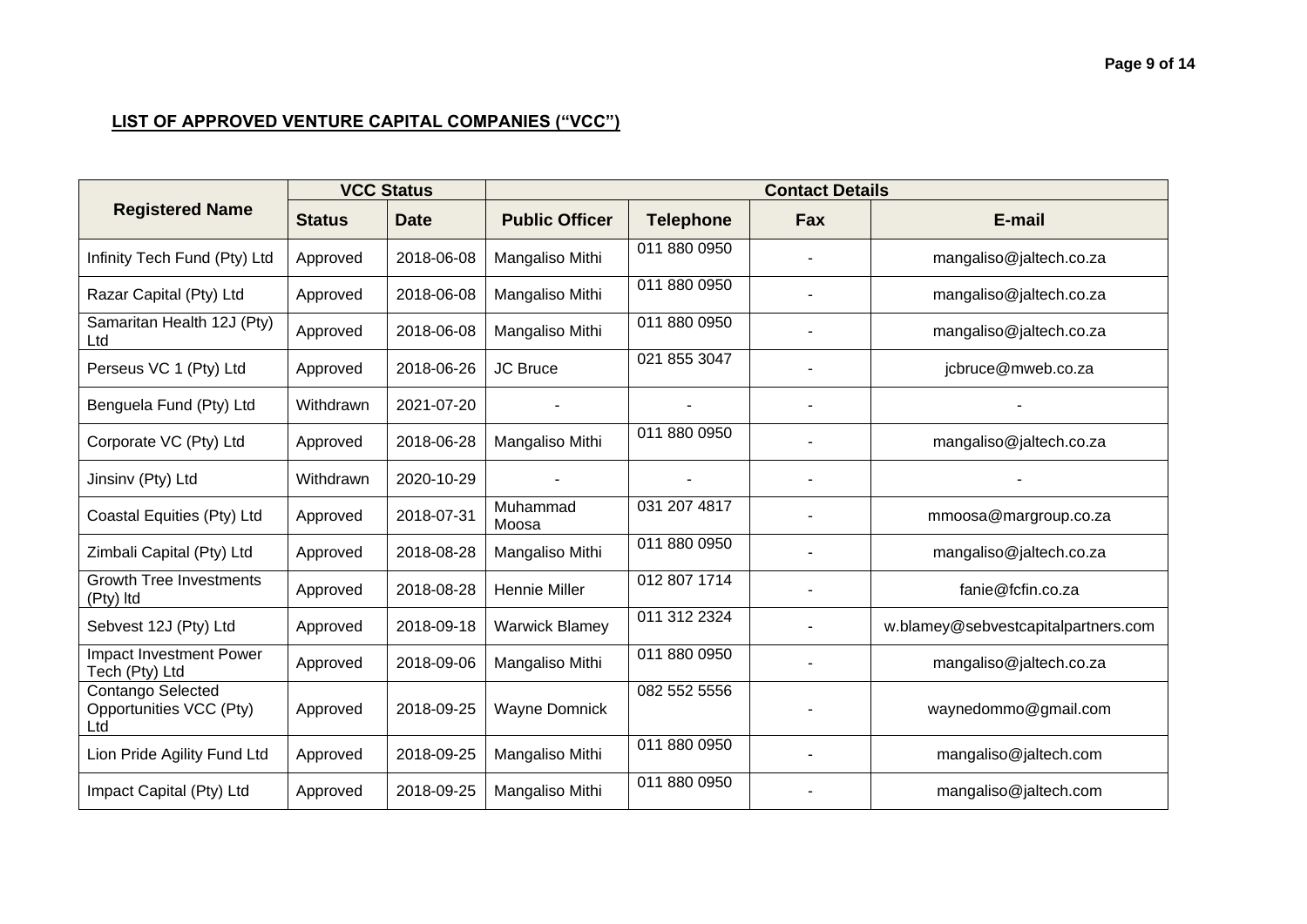#### **Page 10 of 14**

|                                                  | <b>VCC Status</b> |             | <b>Contact Details</b>                |                  |                |                            |  |  |
|--------------------------------------------------|-------------------|-------------|---------------------------------------|------------------|----------------|----------------------------|--|--|
| <b>Registered Name</b>                           | <b>Status</b>     | <b>Date</b> | <b>Public Officer</b>                 | <b>Telephone</b> | Fax            | E-mail                     |  |  |
| Hasanaat Capital (Pty) Ltd                       | Approved          | 2018-09-26  | Suhail Mohamed                        | 082 366 8886     |                | suhail@hasanaat.co.za      |  |  |
| Arithmos Capital VCC (Pty)<br>Ltd                | <b>NOTICE</b>     | 2018-10-01  | <b>Brian Slater</b><br>Marsh          | 082 446 3152     | ۰              | brian@arithmoscapital.com  |  |  |
| HC 200 (Pty) Ltd                                 | Approved          | 2018-10-12  | Afzal Khan                            | 021 559 9600     | ۰              | belinda.mason@raft.co.za   |  |  |
| RH 12J Ltd                                       | Withdrawn         | 2021-07-20  |                                       |                  | ۰              |                            |  |  |
| <b>Impact Empowerment</b><br>Ventures (Pty) Ltd  | Approved          | 2018-12-04  | Mangaliso Mithi                       | 011 880 0950     |                | mangaliso@jaltech.co.za    |  |  |
| Futureneers VCC 6 (Pty)<br>Ltd                   | Approved          | 2018-11-01  | Deon Lewis                            | 082 469 8456     | $\blacksquare$ | admin@futureneers.co       |  |  |
| Futureneers VCC 4 (Pty)<br>Ltd                   | Approved          | 2018-11-01  | Deon Lewis                            | 082 469 8456     | ۰              | admin@futureneers.co       |  |  |
| Stars VCC (Pty) Ltd                              | Approved          | 2018-11-01  | <b>Peta Chennells</b>                 |                  | ۰              | peta@stars.capital         |  |  |
| Contango Venture Capital<br>Company (Pty) Ltd    | Approved          | 2018-11-02  | <b>Wayne Martin</b><br><b>Domnick</b> | 082 552 5556     |                | waynedommo@gmail.com       |  |  |
| Mercury VC1 (Pty) Ltd                            | Withdrawn         | 2020-10-29  |                                       | $\blacksquare$   | ٠              |                            |  |  |
| <b>Exponential Venture</b><br><b>Capital Ltd</b> | Approved          | 2018-11-26  | Alex Cook                             | 011 462 5828     | $\blacksquare$ | info@exponentialvcc.co.za  |  |  |
| Westbrooke Aria 2019                             | Approved          | 2018-12-14  | David Ben Cohen                       | 011 245 0860     | 011 883 7197   | carol-ann@westbrooke.co.za |  |  |
| Westbrooke Stac 2019                             | Approved          | 2018-12-14  | David Ben Cohen                       | 011 245 0860     | 011 883 7197   | carol-ann@westbrooke.co.za |  |  |
| Westbrooke Base 2019                             | Approved          | 2019-01-24  | David Ben Cohen                       | 011 245 0860     | 011 883 7197   | carol-ann@westbrooke.co.za |  |  |
| Westbrooke Host 2019                             | Approved          | 2018-12-24  | David Ben Cohen                       | 011 245 0860     | 011 883 7197   | carol-ann@westbrooke.co.za |  |  |
| Sanari Technology<br>Partners (Pty) Ltd          | Approved          | 2018-12-24  | Samantha Pokroy                       | 082 312 9130     | 011 444 1311   | spokroy@sanari.co.za       |  |  |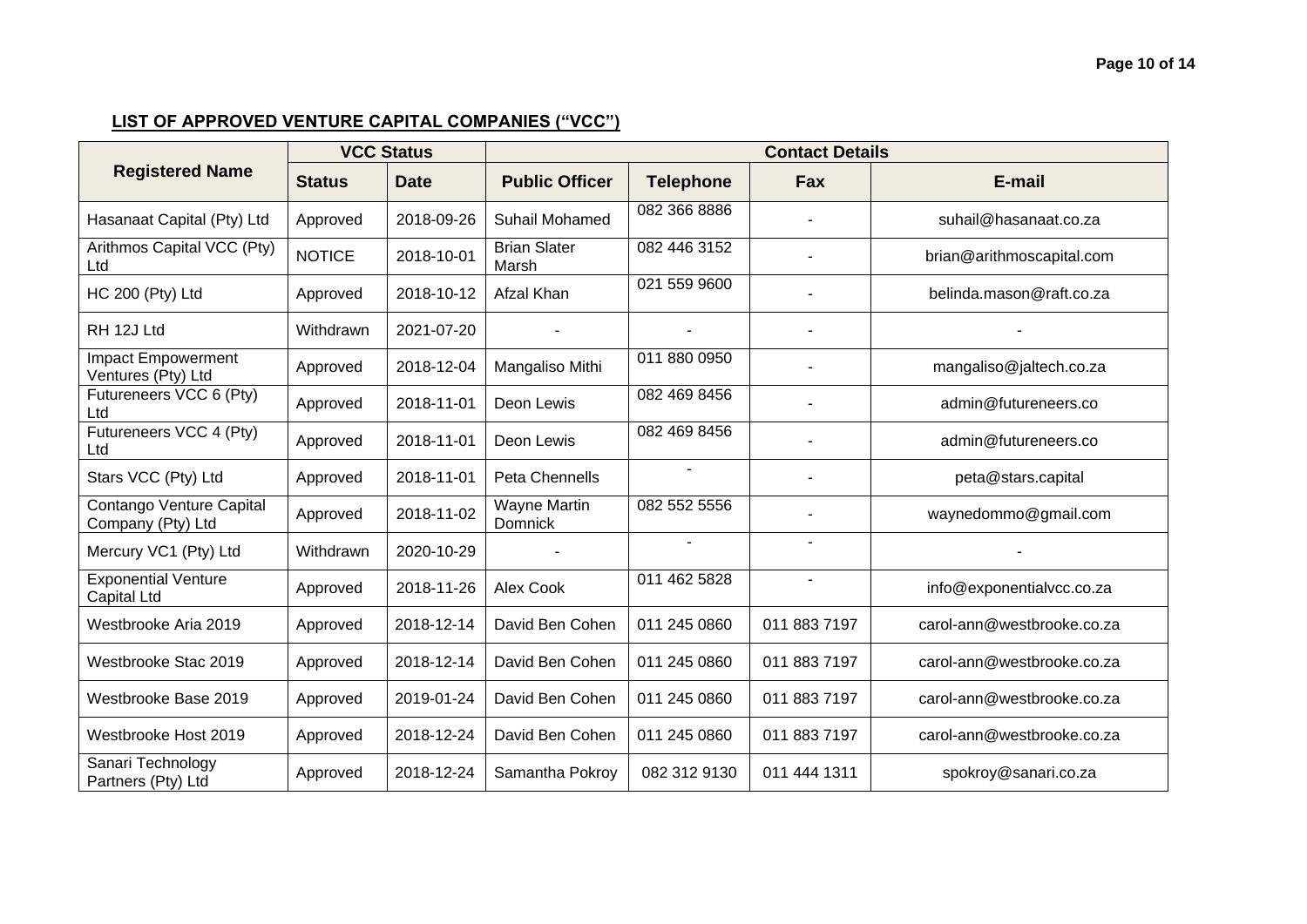|                                                 | <b>VCC Status</b> |             | <b>Contact Details</b>       |                  |                |                                      |  |  |
|-------------------------------------------------|-------------------|-------------|------------------------------|------------------|----------------|--------------------------------------|--|--|
| <b>Registered Name</b>                          | <b>Status</b>     | <b>Date</b> | <b>Public Officer</b>        | <b>Telephone</b> | <b>Fax</b>     | E-mail                               |  |  |
| Inception VC (Pty) Ltd                          | <b>NOTICE</b>     | 2019-01-03  | <b>Mohamed Kharva</b>        | 082 724 1502     |                | mkharva07@gmail.com                  |  |  |
| I7 Capital (Pty) Ltd                            | Approved          | 2019-01-21  | John Richard<br>Swart        | 012 460 5007     |                | jrs@firstglobalcapital.co.za         |  |  |
| The Franchise Junction<br>Shariah VCC (Pty) Ltd | Approved          | 2019-01-22  | Jarryd James<br>Gillmer      | 011 447 1707     |                | jarryd@fiji.co.za                    |  |  |
| Optomise Ventures Ltd                           | Approved          | 2019-01-30  | Gadi Tal Cohen               | 082 450 2789     |                | gadi@optomise.co.za                  |  |  |
| Cube Capital (Pty) Ltd                          | Approved          | 2019-02-01  | Dale Smith                   | 010 448 5000     |                | dale@thecapital.co.za                |  |  |
| Westia Capital (Pty) Ltd                        | <b>NOTICE</b>     | 2019-02-01  | <b>Paul Petros</b>           | 064 202 8951     |                | paul.petros@wesstiagroup.com         |  |  |
| <b>Olive Venture Capital</b><br>Company Ltd     | Approved          | 2019-01-30  | Jeffrey Miller               | 011 262 6433     |                | jeffm@grovest.co.za                  |  |  |
| Global Diaspora Capital<br>(Pty) Ltd            | Approved          | 2019-02-01  | Matshepo<br>Skhosana         |                  |                | matshepo@globaldiasporacapital.co.za |  |  |
| <b>Pure Capital Assets Ltd</b>                  | Approved          | 2019-01-30  | Sthembiso Zwane              | 011 262 6433     |                | stemz@grovest.co.za                  |  |  |
| Apicem Capital (Pty) Ltd                        | Approved          | 2019-02-01  | <b>Gideon Petrus</b><br>Louw | 082 558 2131     |                | deon@celtis.co.za                    |  |  |
| Sankofa Innovation Fund<br>(Pty) Ltd            | Approved          | 2019-02-26  | Itumeleng<br>Mokoena         | 011 262 6433     |                | Itumelengmokoena66@gmail.com         |  |  |
| Canary Capital (Pty) Ltd                        | Approved          | 2019-02-26  | <b>Ettienne Maritz</b>       |                  | $\blacksquare$ | ebmaritz@gmail.com                   |  |  |
| ECIP SPV 4 (Pty) Ltd                            | Approved          | 2019-04-23  | Mark Fitzjohn                | 011 883 0105     |                | mark@empowerment.capital             |  |  |
| <b>Phoenix Fund Managers</b><br>(Pty) Ltd       | Approved          | 2019-05-03  | Darren Ashton                | 023 100 0070     |                | darren@phoenix.co.za                 |  |  |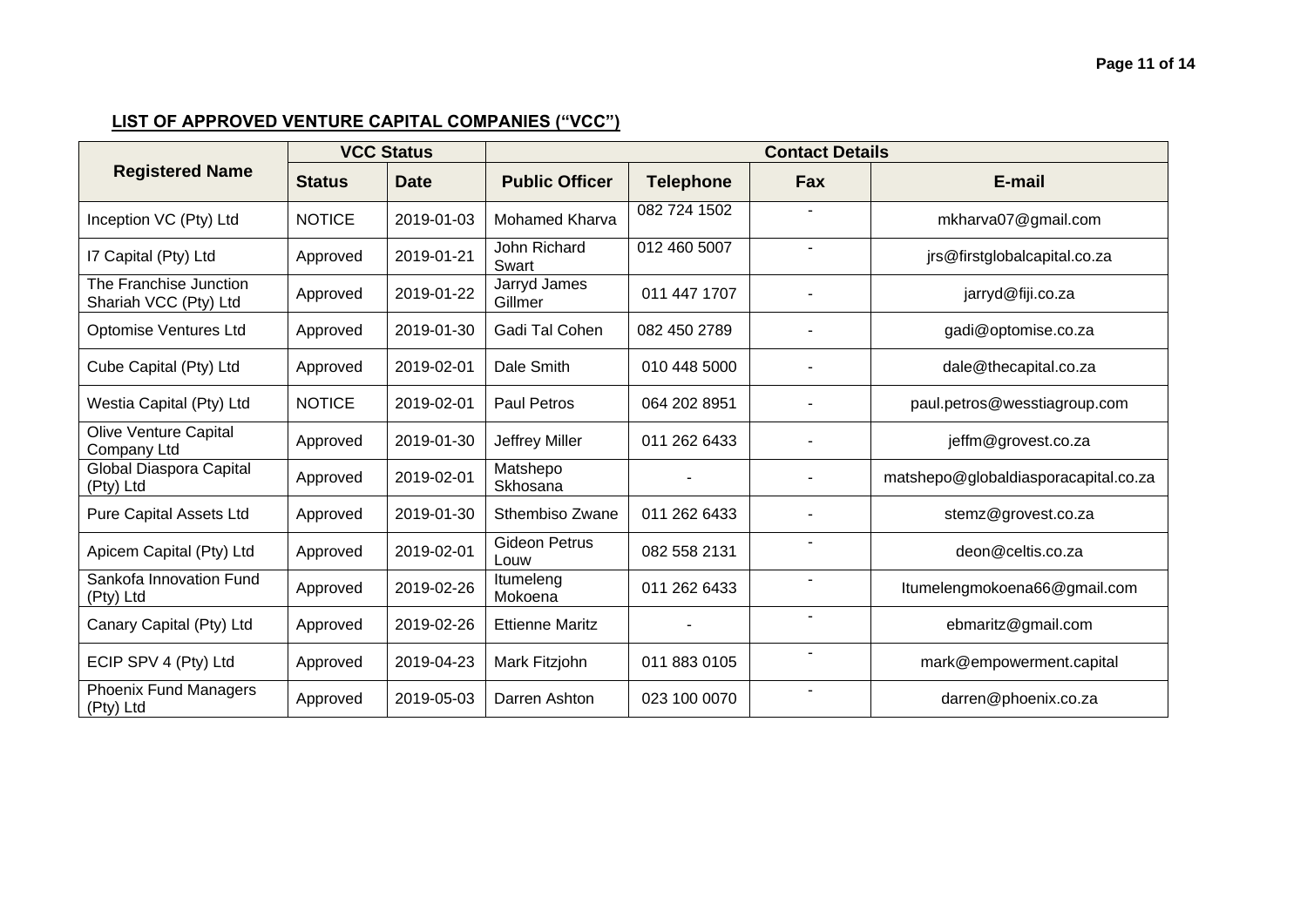|                                                     | <b>VCC Status</b> |             | <b>Contact Details</b>  |                  |                          |                                      |  |  |
|-----------------------------------------------------|-------------------|-------------|-------------------------|------------------|--------------------------|--------------------------------------|--|--|
| <b>Registered Name</b>                              | <b>Status</b>     | <b>Date</b> | <b>Public Officer</b>   | <b>Telephone</b> | Fax                      | E-mail                               |  |  |
| Renewable By Nature<br>Capital (Pty) Ltd            | Approved          | 2019-05-09  | <b>Pieter Botes</b>     | 082 804 0088     |                          | pieter@rbn.co.za                     |  |  |
| <b>Brentwood Moderate Risk</b><br>Fund I (Pty) Ltd  | Approved          | 2019-05-24  | Adriaan Rabie           | 012 980 0008     | 012 980 0009             | adriaan.rabie@brentwoodcapital.co.za |  |  |
| <b>Brentwood Moderate Risk</b><br>Fund II (Pty) Ltd | Approved          | 2019-05-24  | Adriaan Rabie           | 012 980 0008     | 012 980 0009             | adriaan.rabie@brentwoodcapital.co.za |  |  |
| E4EAfrica 12J Investments<br>(Pty) Ltd              | Approved          | 2019-05-24  | Jaco Gerber             | 082 469 8456     | ٠                        | jaco@futureneers.co                  |  |  |
| Keystone 12J (Pty) Ltd                              | Approved          | 2019-06-25  | Jeffrey Miller          | 083 700 0525     | $\overline{\phantom{a}}$ | jeffm@grovest.co.za                  |  |  |
| IC Venture Capital (Pty) Ltd                        | Approved          | 2019-07-03  | Imraan Kajee            | 072 414 5252     | 086 775 5340             | info@icubedcapital.co.za             |  |  |
| Sikhula Venture Capital<br>(RF) (Pty) Ltd           | Approved          | 2019-07-03  | Johannes<br>Rossouw     | 083 307 5516     |                          | rossouw.ij@gmail.com                 |  |  |
| Imvelo Ventures (Pty) Ltd                           | Approved          | 2019-07-09  | Mark Fitzjohn           | 011 883 0105     | $\overline{\phantom{a}}$ | mark@empowermentcapital.co.za        |  |  |
| Phoenix 12J (Pty) Ltd                               | Approved          | 2019-10-15  | Darren Ashton           | 023 100 0070     | ٠                        | darren@phoenix.co.za                 |  |  |
| Restore Africa Fund (12J)<br>(Pty) Ltd              | Approved          | 2019-10-17  | Nicola van<br>Schalkwyk | 021 671 2112     |                          | nic@integrityam.co.za                |  |  |
| <b>Structured Tax Incentives</b><br>(Pty) Ltd       | Approved          | 2019-10-17  | Mark Ray                | 076 549 6737     |                          | mark@moonbird.info                   |  |  |
| Sage VC1 (Pty) Ltd                                  | Withdrawn         | 2021-07-20  |                         |                  | $\blacksquare$           |                                      |  |  |
| Delta VC1 (Pty) Ltd                                 | Approved          | 2019-10-17  | <b>JC Bruce</b>         | 021 855 3047     | ٠                        | jcbruce@mweb.co.za                   |  |  |
| <b>Crede Evolution Holdings</b><br>(Pty) Ltd        | Approved          | 2019-10-30  | Sandile Sokhela         | 011 268 6900     |                          | sandile.sokhela@credepartners.co.za  |  |  |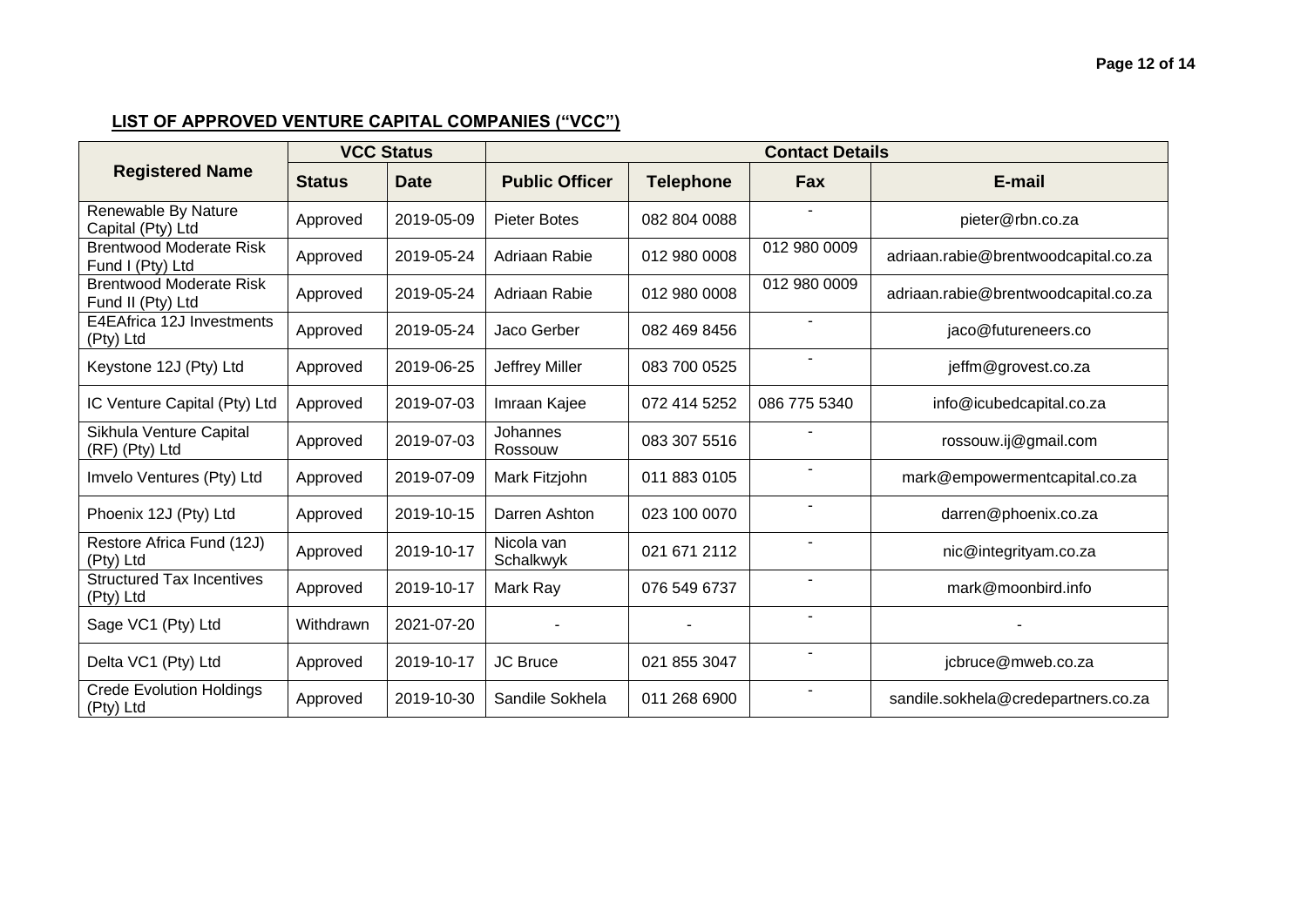| <b>Registered Name</b>                        | <b>VCC Status</b> |             | <b>Contact Details</b>         |                  |              |                            |  |
|-----------------------------------------------|-------------------|-------------|--------------------------------|------------------|--------------|----------------------------|--|
|                                               | <b>Status</b>     | <b>Date</b> | <b>Public Officer</b>          | <b>Telephone</b> | Fax          | E-mail                     |  |
| <b>RandPlat Capital Partners</b><br>(Pty) Ltd | Approved          | 2019-11-07  | Vernon Korff                   | 011 476 1685     | 086 610 1640 | director@randplat.co.za    |  |
| Big Sky Fund Ltd                              | Approved          | 2019-12-05  | Daniel Izan de<br><b>Bruin</b> | 011 888 8540     |              | xenium@xenium.co.za        |  |
| Enventure Capital (Pty) Ltd                   | Approved          | 2019-12-09  | Mangaliso Mithi                | 011 880 0950     |              | mangaliso@jaltech.co.za    |  |
| CF VCC (Pty) Ltd                              | Approved          | 2019-12-09  | Mangaliso Mithi                | 011 880 0950     |              | mangaliso@jaltech.co.za    |  |
| Leaf 12J Fund (RF) (Pty)<br>Ltd               | Approved          | 2020-01-31  | <b>Erica Smythe</b>            | 021 851 0211     |              | wayde@leafcapital.co.za    |  |
| Agrikhaya (Pty) Ltd                           | Approved          | 2020-01-07  | Raoul Van der<br>Merwe         | 041 368 3929     |              | toto@eastcape.net          |  |
| Westbrooke STAC 2020<br>Ltd                   | Approved          | 2020-01-14  | David Ben Cohen                | 010 141 5176     |              | carol-ann@westbrooke.co.za |  |
| Westbrooke Aria 2020 Ltd                      | Approved          | 2020-02-04  | David Ben Cohen                | 010 141 5176     |              | carol-ann@westbrooke.co.za |  |
| Westbrooke Aria Plus 2020<br>Ltd              | Approved          | 2020-02-04  | David Ben Cohen                | 010 141 5176     |              | carol-ann@westbrooke.co.za |  |
| Polaris VC1 (Pty) Ltd                         | Approved          | 2020-02-07  | <b>Warren Cawood</b>           | 021 855 4798     |              | warren@spshld.co.za        |  |
| Vega VC1 (Pty) Ltd                            | Approved          | 2020-02-07  | Warren Cawood                  | 021 855 4798     |              | warren@spshld.co.za        |  |
| Tiodek (RF) (Pty) Ltd                         | Withdrawn         | 2021-07-20  |                                |                  |              |                            |  |
| <b>Specialised Risk Benefits</b><br>(Pty) Ltd | Approved          | 2020-02-24  | Janine Smit                    | 021 855 4798     | 021 855 3780 | janinesmit@spshld.co.za    |  |
| Acco Venture Capital (Pty)<br>Ltd             | Approved          | 2020-07-07  | <b>Cecile Meintjes</b>         | 083 629 2560     |              | cecile@accoventures.co.za  |  |